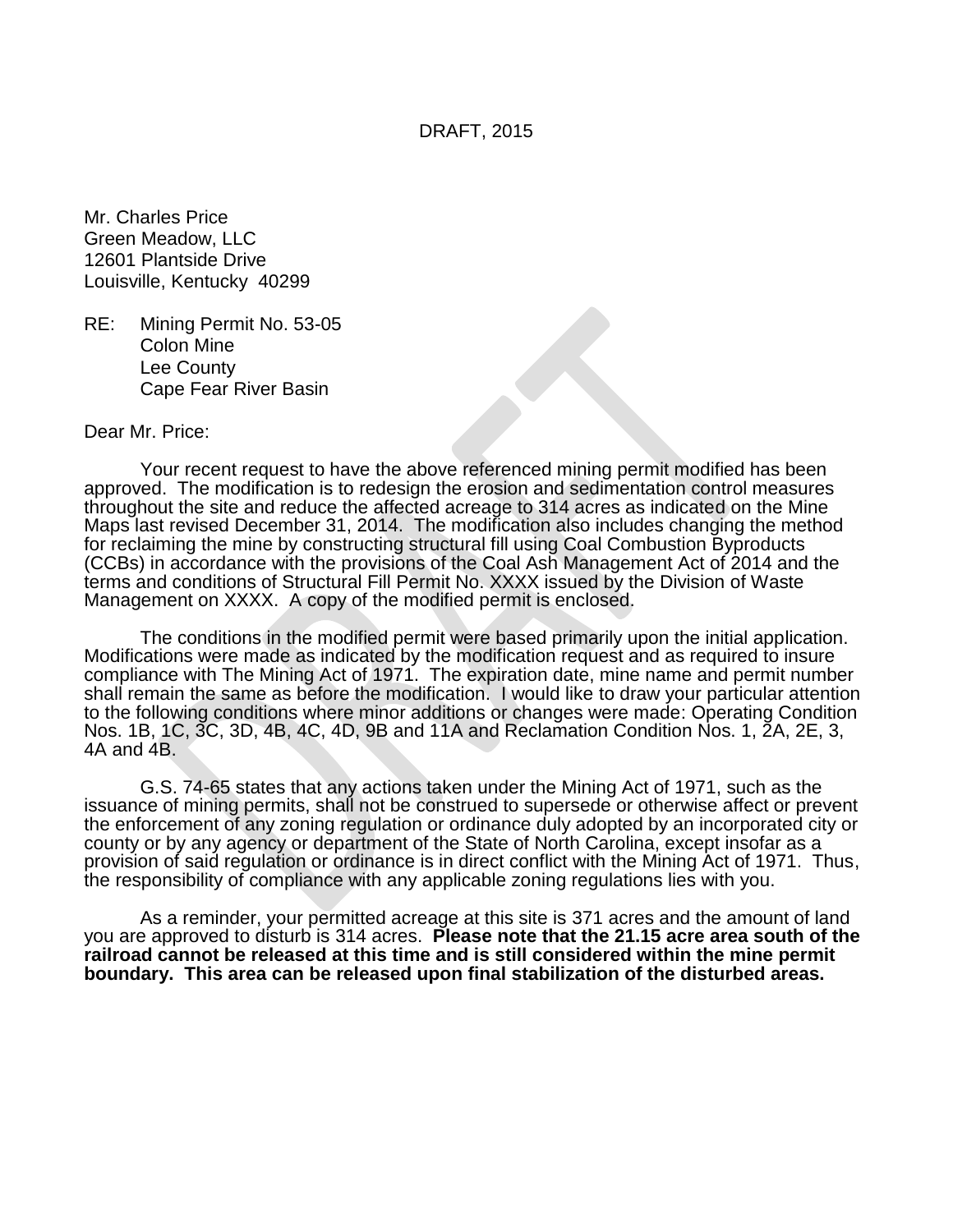Mr. Price Page Two

Please review the modified permit and contact Ms. Judy Wehner, Assistant State Mining Specialist, at (919) 707-9220 should you have any questions concerning this matter.

Sincerely,

Tracy E. Davis, PE, CPM **Director** Division of Energy, Mineral, and Land Resources

TED/jw

**Enclosures** 

cc: Mr. John Holley, PE, DEMLR Raleigh Regional Office Supervisor Mr. Bradley Bennett, DEMLR Stormwater Permitting Supervisor Ms. Janet Boyer, PE, DEMLR State Mining Specialist Mr. Ed Mussler, PE, Division of Waste Management Permitting Supervisor Mr. Jay Zimmerman, Acting Director, Division of Water Resources Mr. William Gerringer-Mine and Quarry Bureau, w/o enclosures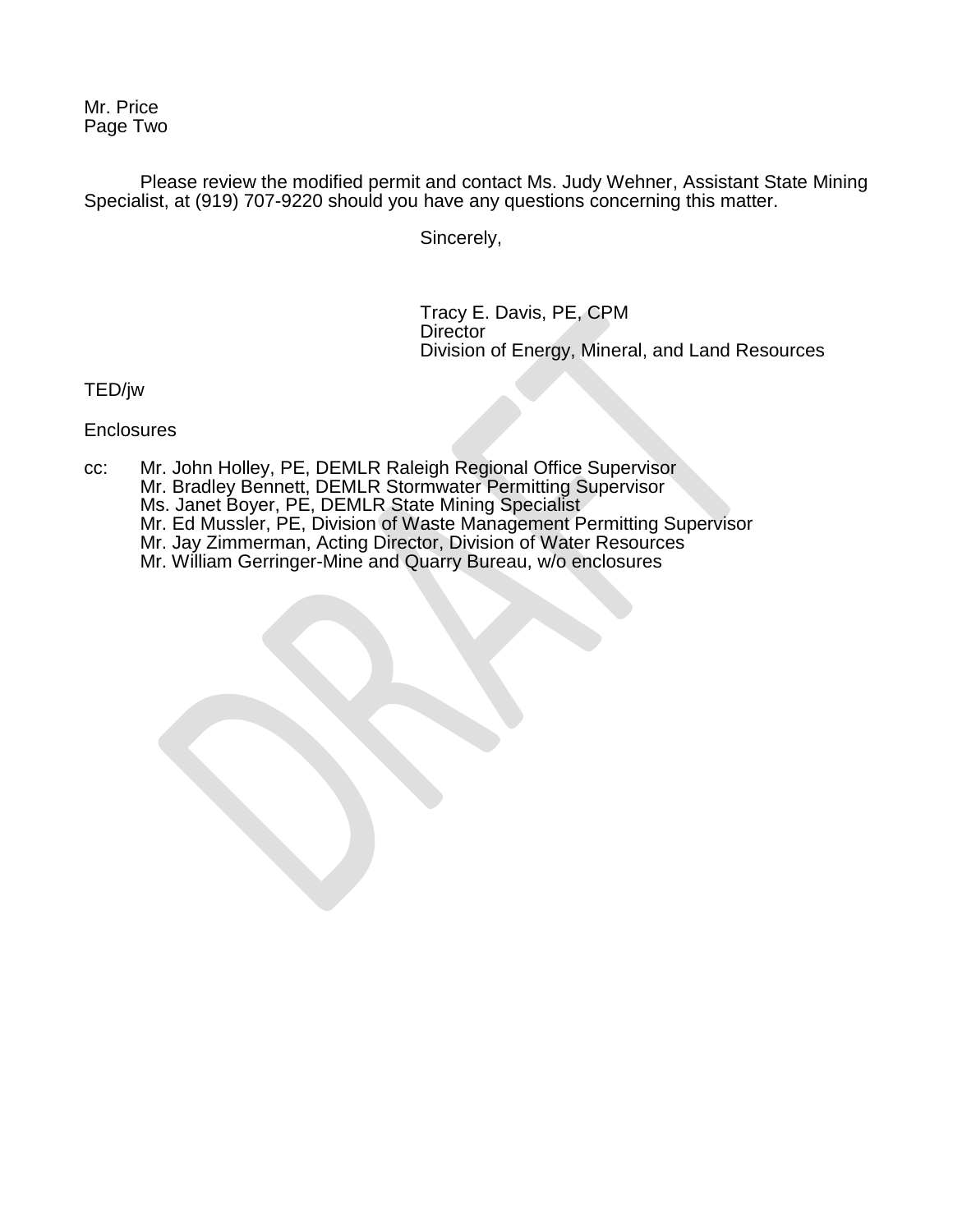## **DEPARTMENT OF ENVIRONMENT AND NATURAL RESOURCES**

## **DIVISION OF ENERGY, MINERAL, AND LAND RESOURCES**

# **LAND QUALITY SECTION**

## **PERMIT**

For the operation of a mining activity

In accordance with the provisions of G.S. 74-46 through 68, " The Mining Act of 1971," Mining Permit Rule 15A NCAC 5 B, and other applicable laws, rules and regulations

Permission is hereby granted to:

Green Meadow, LLC

Colon Mine

Lee County – Permit No. 53-05

for the operation of a

Clay Mine

Which shall provide that the usefulness, productivity, and scenic values of all lands and waters affected by this mining operation will receive the greatest practical degree of protection and restoration.

MINING PERMIT EXPIRATION DATE: December 12, 2024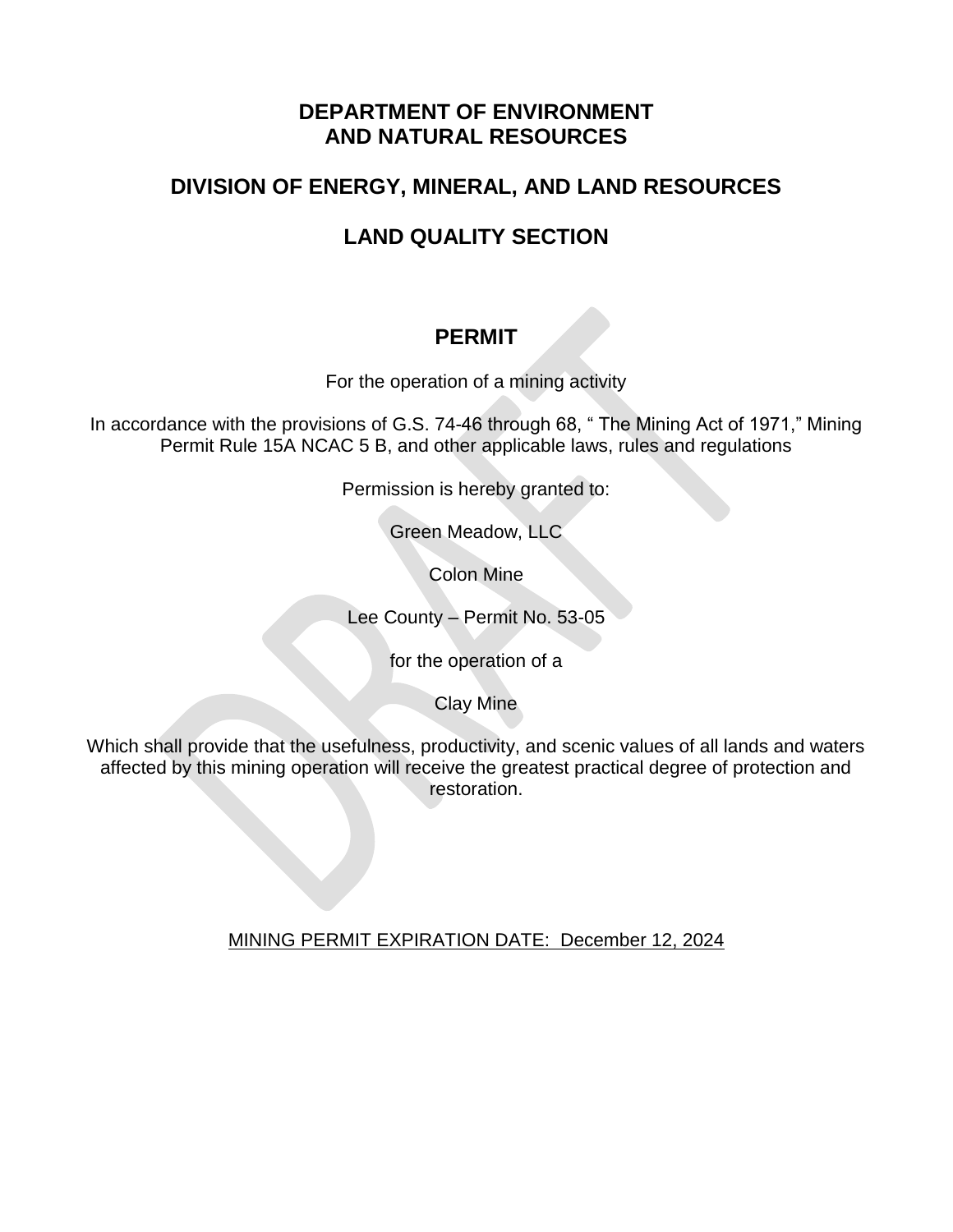In accordance with the application for this mining permit, which is hereby approved by the Department of Environment and Natural Resources, hereinafter referred to as the Department, and in conformity with the approved Reclamation Plan attached to and incorporated as part of this permit, provisions must be made for the protection of the surrounding environment and for reclamation of the land and water affected by the permitted mining operation. This permit is expressly conditioned upon compliance with all the requirements of the approved Reclamation Plan. However, completed performance of the approved Reclamation Plan is a separable obligation, secured by the bond or other security on file with the Department, and may survive the expiration, revocation, or suspension of this permit.

This permit is not transferable by the permittee with the following exception: If another operator succeeds to the interest of the permittee in the permitted mining operation, by virtue of a sale, lease, assignment or otherwise, the Department may release the permittee from the duties imposed upon him by the conditions of his permit and by the Mining Act with reference to the permitted operation, and transfer the permit to the successor operator, provided that both operators have complied with the requirements of the Mining Act and that the successor operator agrees to assume the duties of the permittee with reference to reclamation of the affected land and posts a suitable bond or other security.

In the event that the Department determines that the permittee or permittee's successor is not complying with the Reclamation Plan or other terms and conditions of this permit, or is failing to achieve the purposes and requirements of the Mining Act, the Department may give the operator written notice of its intent to modify, revoke or suspend the permit, or its intent to modify the Reclamation Plan as incorporated in the permit. The operator shall have right to a hearing at the designated time and place on any proposed modification, revocation or suspension by the Department. Alternatively and in addition to the above, the Department may institute other enforcement procedures authorized by law.

### **Definitions**

Whenever used or referred to in this permit, unless the context clearly indicates otherwise, terms shall have the same meaning as supplied by the Mining Act, N.C.G.S. 74-49.

## Modifications

November 4, 1988: This permit has been modified to change the company name from Sanford Brick and Tile Corporation to Cherokee Sanford Group.

April 10, 1992: This permit has been modified to allow mining on 52 acres and on-site disposal of petroleum contaminated soils as per the Mine Expansion Map Erosion and Sediment Control Plan sated November 18, 1991.

July 21, 1992: This permit has been modified to allow crushed brick to be substituted for #57 washed stone in the upstream faces of all rock check dams.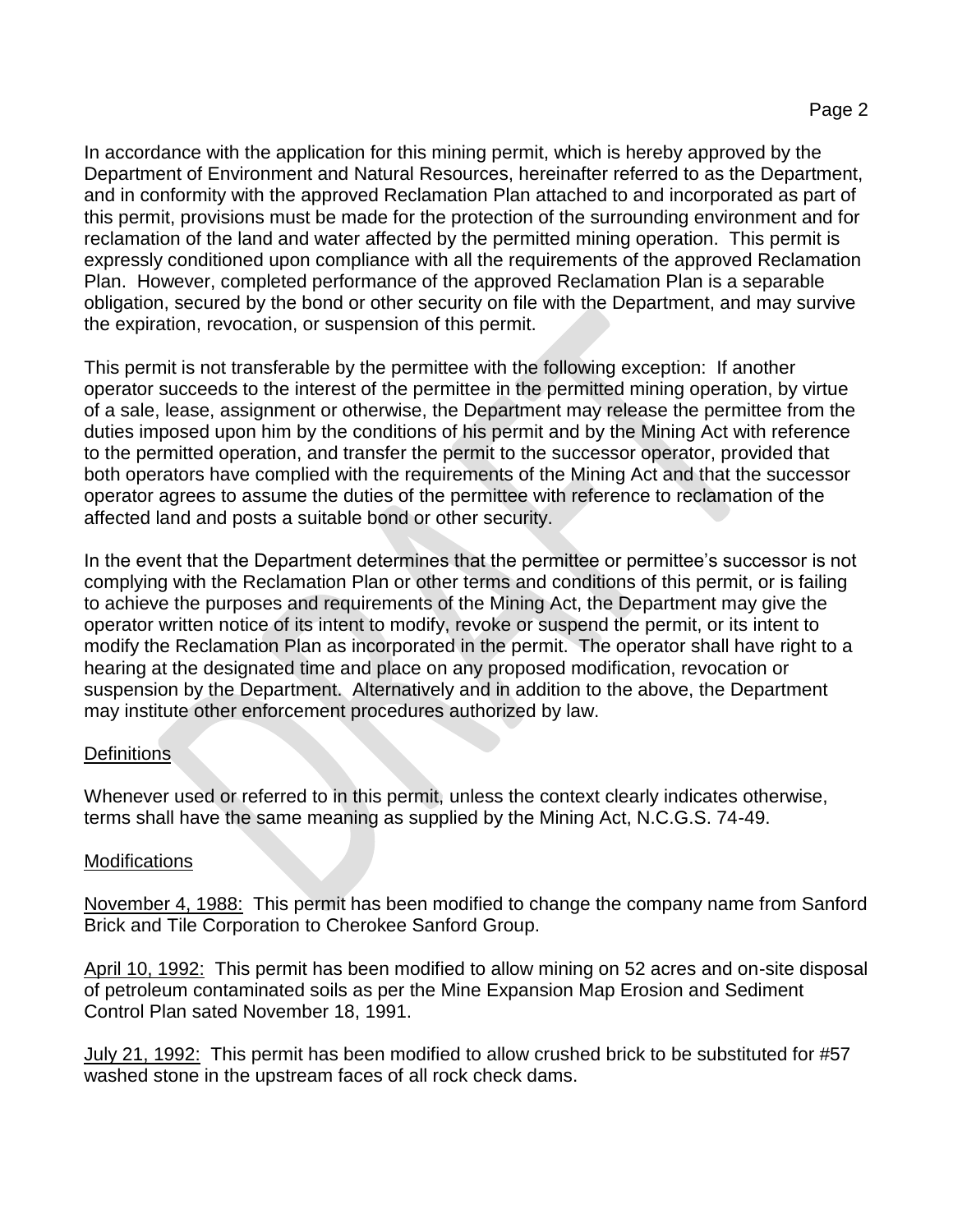February 13, 1995: This Permit has been modified to increase the permitted acreage to 1093.18 acres and the affected acreage to 340 acres as indicated on the modification maps, sheets 1-4 dated May 25, 1994 and sealed September 12, 1994.

August 2, 1996: This permit has been modified to change the corporate name from Cherokee Sanford Group, Inc. to Cherokee Sanford Group, LLC.

October 24, 1997: This permit has been modified to revise the sediment and erosion control plan as indicated on the Site Layout Mine Map dated September 22, 1997 and supplemental information dated September 17, 1997 to more accurately reflect the field conditions, increase the maximum depth of the mine map to 50 feet, allow the dewatering of the pit and allow two lake areas to be left at the time of final reclamation.

September 22, 1999: This permit has been modified to add approximately 211.37 acres of mine area that increases the affected acreage from 340.6 acres to 551.97 acres. This modification includes expanding the mine area in three areas and the associated erosion and sediment control measures as indicated on the General Mine Information Map dated June 21, 1999 and the Mine Modification Details Map last revised September 10, 1999, including the supplemental information dated June 21, 1999 and August 25, 1999.

April 25, 2000: A partial release has been granted, reducing the permitted acreage at this site by 5.01 undisturbed acres to 1088.17 acres.

December 12, 2014: A partial release has been granted, reducing the permitted acreage to 371 acres and the affected acreage at this site to 349 acres.

January 23, 2015: This permit has been transferred in its entirety from General Shale Brick, Inc. to Green Meadow, LLC.

DRAFT, 2015: This permit has been modified to redesign the erosion and sedimentation control measures throughout the site and reduce the affected acreage to 314 acres as indicated on the Mine Maps last revised December 31, 2014. The modification also includes changing the method for reclaiming the mine by constructing structural fill using Coal Combustion Byproducts (CCBs) in accordance with the provisions of the Coal Ash Management Act of 2014 and the terms and conditions of Structural Fill Permit No. XXXX issued by the Division of Waste Management on XXXX.

### Expiration Date

This permit shall be effective from the date of its issuance until December 12, 2024.

## **Conditions**

This permit shall be subject to the provisions of the Mining Act, N.C.G.S. 74-46, et. seq., and to the following conditions and limitations: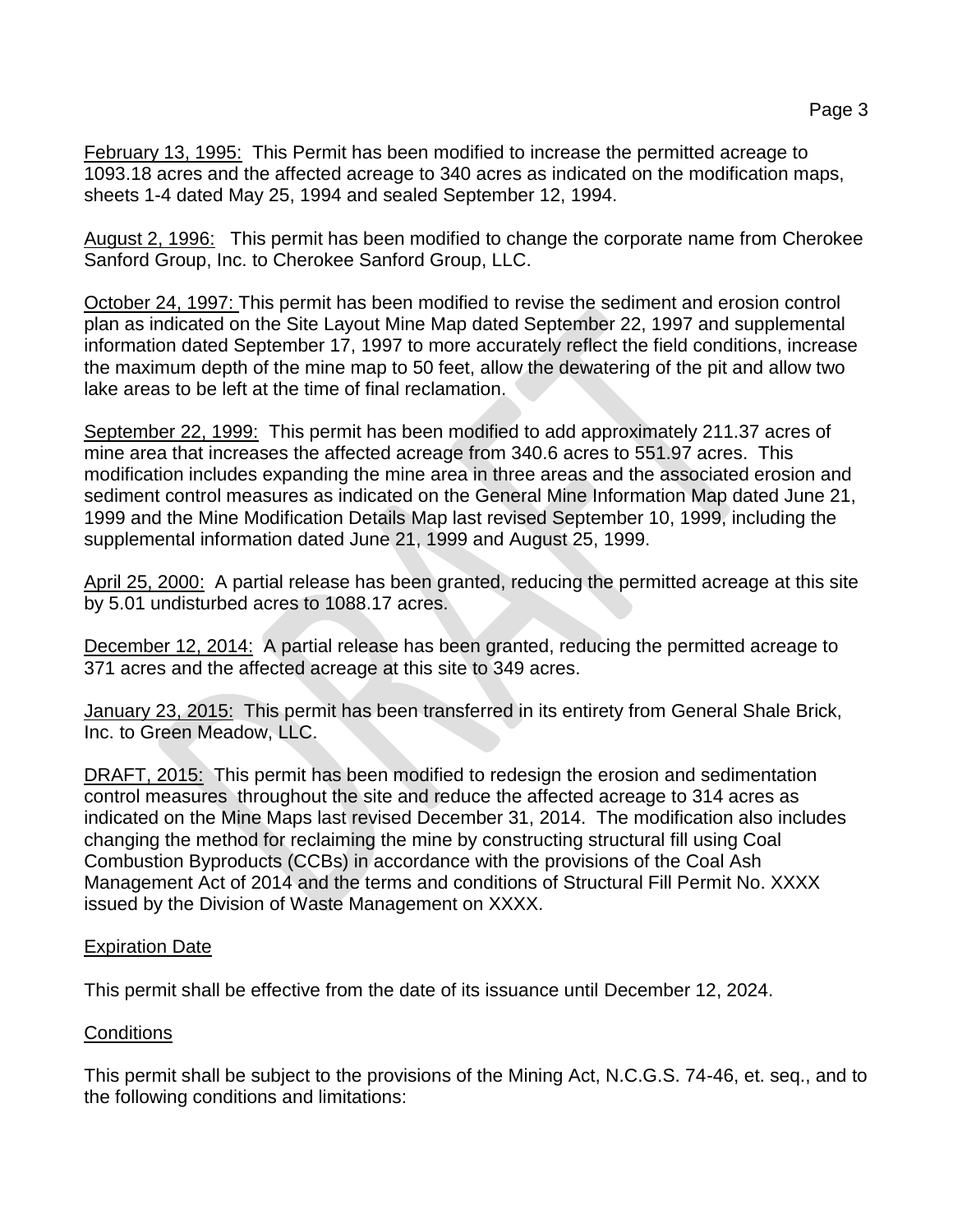### OPERATING CONDITIONS:

- 1. A. Any wastewater processing or mine dewatering shall be in accordance with the permitting requirements and rules promulgated by the N.C. Environmental Management Commission.
	- B. Any approvals or permits required to collect, handle, and properly dispose of any water contacting Coal Combustion Byproducts (CCBs) shall be obtained prior to any placement of CCBs within the mining permit boundary.
	- C. Any stormwater runoff from the affected areas at the site shall be in accordance with any applicable permit requirements and regulations promulgated by the Environmental Management Commission. It shall be the permittee's responsibility to contact the Stormwater Program to secure any necessary stormwater permits, permit modifications, or other approval documents. The terms and conditions of NPDES General Permit No. NCG020854 last revised December 16, 2014 shall be followed.
- 2. A. Any mining process producing air contamination emissions shall be subject to the permitting requirements and rules promulgated by the N.C. Environmental Management Commission and enforced by the Division of Air Quality.
	- B. During mining operations, water trucks or other means that may be necessary shall be utilized to prevent dust from leaving the permitted area.
- 3. A. Sufficient buffer shall be maintained between any affected land and any adjoining waterway or wetland to prevent sedimentation of that waterway or wetland from erosion of the affected land and to preserve the integrity of the natural watercourse or wetland.
	- B. Any mining activity affecting waters of the State, water of the U. S., or wetlands shall be in accordance with the requirements and regulations promulgated and enforced by the N. C. Environmental Management Commission.
	- C. Buffers shall be maintained as indicated on the Mine Maps last revised December 31, 2014.
	- D. No land disturbing activities shall be allowed within 50 feet of any wetland or waterway until proof has been submitted to the Land Quality Section that all necessary permits/certifications have been obtained from the US Army Corps of Engineers and the Division of Water Resources.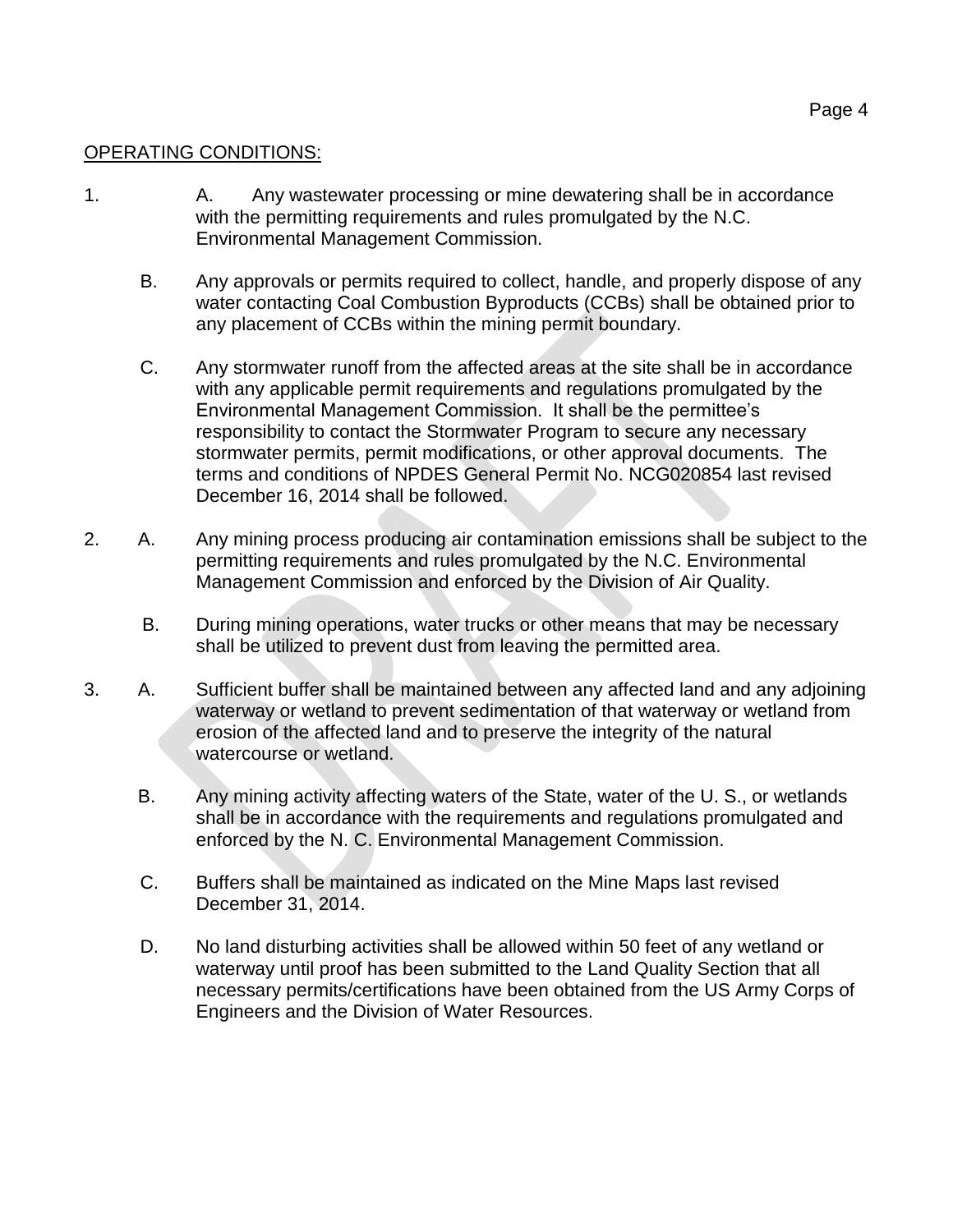- 4. A. Adequate mechanical barriers including but not limited to diversions, earthen dikes, check dams, sediment retarding structures, rip rap pits, or ditches shall be provided in the initial stages of any land disturbance and maintained to prevent sediment from discharging onto adjacent surface areas or into any lake, wetland
	- B. All mining activities and any land disturbing activities conducted within the mining permit boundary associated with the construction of the Coal Combustion Byproducts (CCBs) structural fill, including the installation and maintenance of all associated erosion and sediment control measures, shall be conducted as indicated on the Mine Maps last revised December 31, 2014 and the supplemental information received by the Land Quality Section on November 21, 2014, January 6, 2015 and March 17, 2015.

or natural watercourse in proximity to the affected land.

- C. No land disturbing activities and no structural fill placement shall occur into the buffer or beyond the western mining permit boundary until an erosion and sedimentation control plan has been submitted to and approved by the Land Quality Section under the Sedimentation Pollution Control Act of 1973 and its corresponding administrative rules.
- 5. All affected area boundaries (314 acres) shall be permanently marked at the site on 100-foot intervals unless the line of sight allows for larger spacing intervals.
- 6. The angle for graded slopes and fills shall be no greater than the angle which can be retained by vegetative cover or other adequate erosion control measure, structure, or device. In any event, exposed slopes or any excavated channels, the erosion of which may cause off-site damage because of siltation, shall be planted or otherwise provided with ground cover, devices or structures sufficient to restrain such erosion.
- 7. The affected land shall be graded so as to prevent collection of pools of water that are, or likely to become, noxious or foul. Necessary structures such as drainage ditches or conduits shall be constructed or installed when required to prevent such conditions.
- 8. Existing vegetation or vegetated earthen berms shall be maintained between the mine and public thoroughfares whenever practical to screen the operation from the public.
- 9. A. Sufficient buffer shall be maintained between any excavation and any mining permit boundary or right-of-way to protect adjacent property.
	- B. Buffers shall be maintained as indicated on the Mine Maps last revised December 31, 2014.
- 10. A physical barrier consisting of a fence or earthen berm, etc., shall be maintained around the perimeter of any highwall.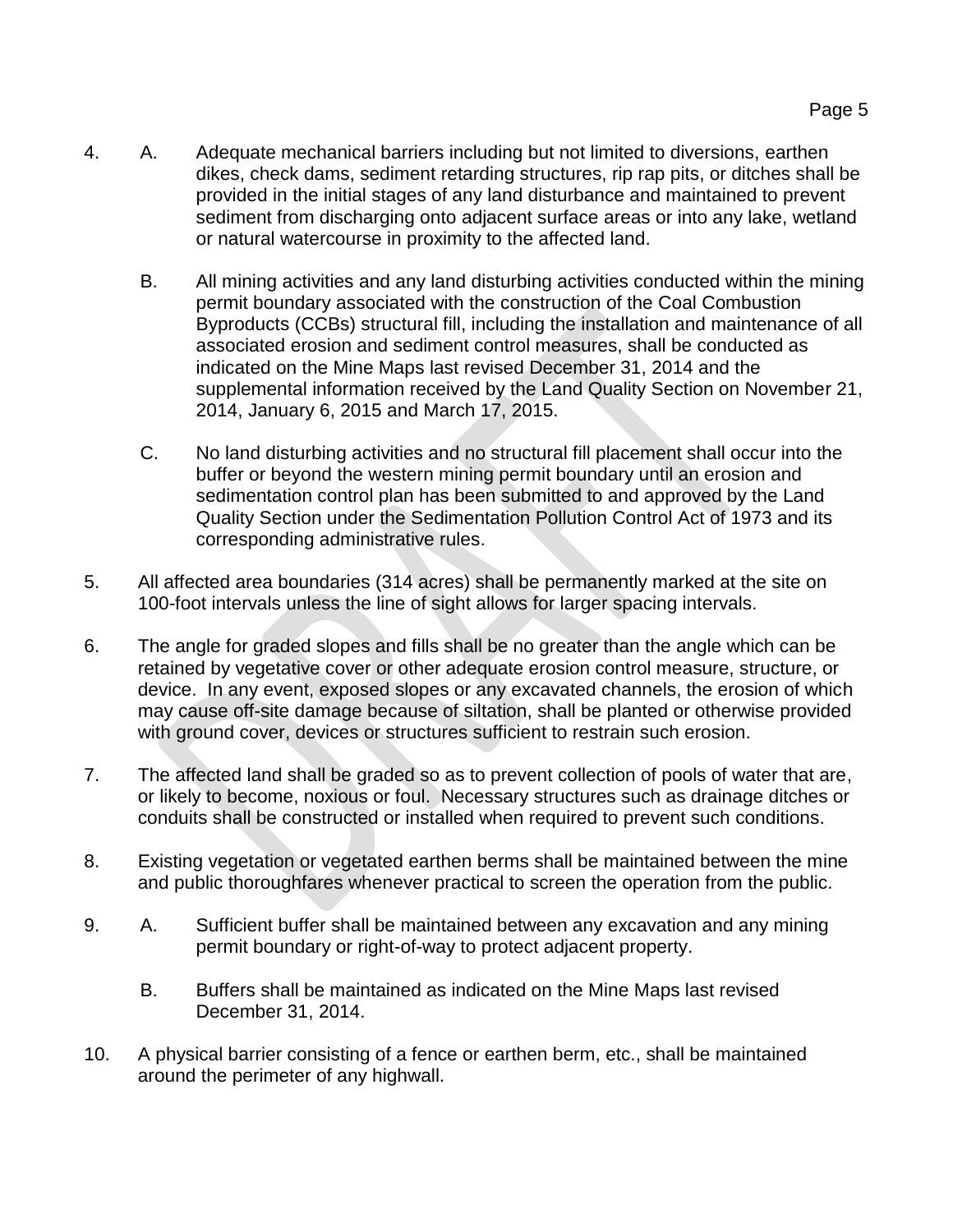- 11. A. The on-site disposal of Coal Combustion Byproducts (CCBs) as structural fill within the mining permit boundary shall be conducted in accordance with the Coal Ash Management Act and Structural Fill Permit No. XXXX issued by the Division of Waste Management on XXXX.
	- B. No on-site disposal of refuse or other solid waste that is generated outside of the mining permit area shall be allowed within the boundaries of the mining permit area unless authorization to conduct said disposal has first been obtained from both the Division of Waste Management and the Land Quality Section, Department of Environment and Natural Resources. The method of disposal shall be consistent with the approved reclamation plan.
	- C. Mining refuse defined by G.S. 74-49 (14) of The Mining Act of 1971 generated on-site and directly associated with the mining activity may be disposed of in a designated refuse area. All other waste products must be disposed of in a disposal facility approved by the Division of Waste Management. No petroleum products, acids, solvents or their storage containers or any other material that may be considered hazardous shall be disposed of within the permitted area.
	- D. For the purposes of this permit, the Division of Energy, Mineral, and Land Resources considers the following materials to be "mining refuse" (in addition to those specifically listed under G.S. 74-49 (14) of the N.C. Mining Act of 1971):
		- 1. on-site generated land clearing debris
		- 2. conveyor belts
		- 3. wire cables
		- 4. v-belts
		- 5. steel reinforced air hoses
		- 6. drill steel
	- E. If mining refuse is to be permanently disposed within the mining boundary, the following information must be provided to and approved by the Division of Energy, Mineral, and Land Resources prior to commencement of such disposal:
		- 1. the approximate boundaries and size of the refuse disposal area;
		- 2. a list of refuse items to be disposed;
		- 3. verification that a minimum of 4 feet of cover will be provided over the refuse;
		- 4. verification that the refuse will be disposed at least 4 feet above the seasonally high water table; and
		- 5. verification that a permanent vegetative groundcover will be established.
- 12. An annual Reclamation Report shall be submitted on a form supplied by the Department by February 1 of each year until reclamation is completed and approved.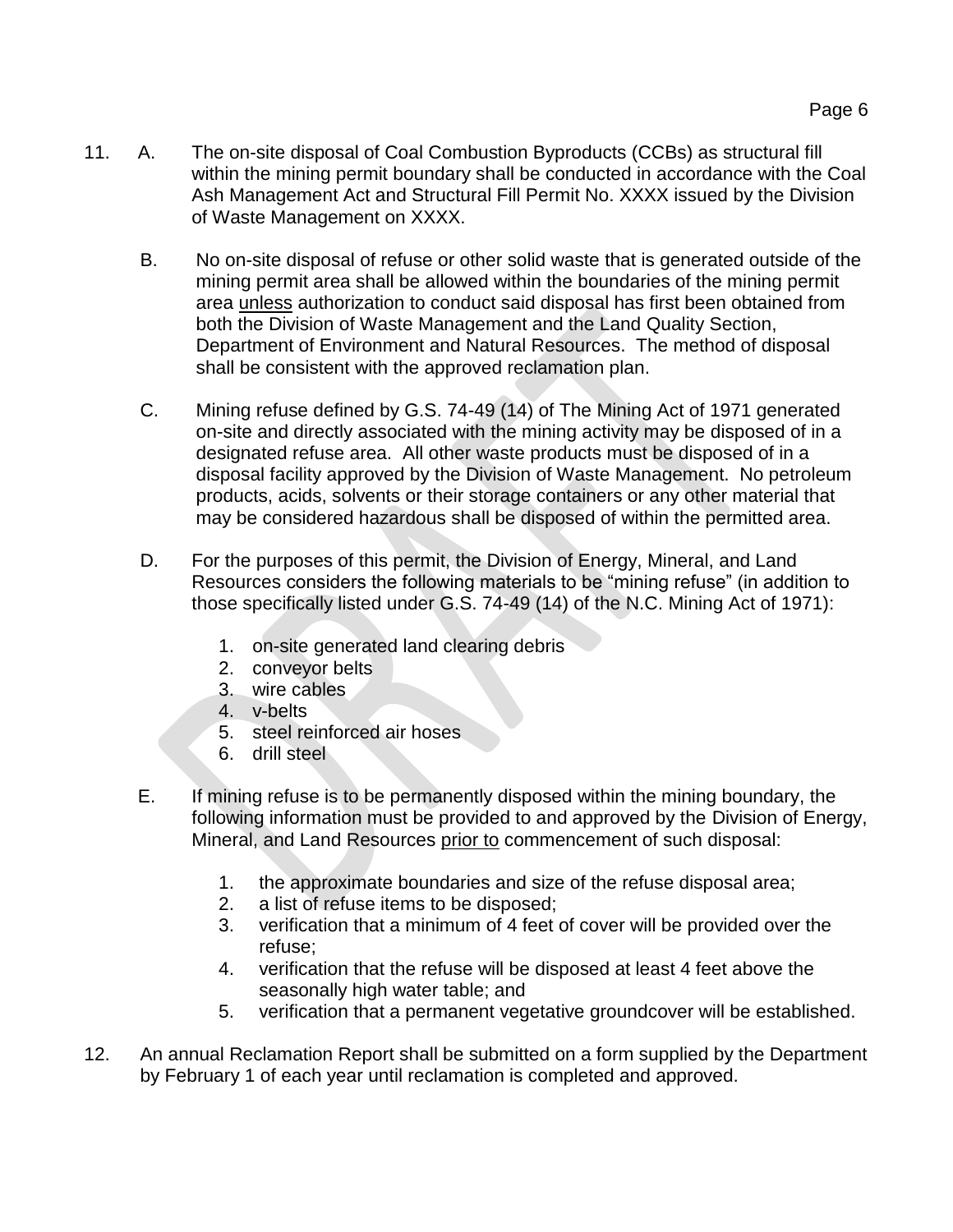- 13. The operator shall notify the Department in writing of the desire to delete, modify or otherwise change any part of the mining, reclamation, or erosion/sediment control plan contained in the approved application for a mining permit and any approved revisions to it. Approval to implement such changes must be obtained from the Department prior to on-site implementation of the revisions.
- 14. The security, which was posted pursuant to N.C.G.S. 74-54 in the form of a \$500,000.00 blanket bond, is sufficient to cover the operation as indicated in the approved application. This security must remain in force for this permit to be valid. The total affected land shall not exceed the bonded acreage.
- 15. A. Authorized representatives of the Division of Archives and History shall be granted access to the site to determine the presence of significant archaeological resources.
	- B. Pursuant to N. C. G. S. 70 Article 3, "The Unmarked Human Burial and Human Skeletal Remains Protection Act, " should the operator or any person in his employ encounter human skeletal remains, immediate notification shall be provided to the county medical examiner and the chief archaeologist, North Carolina Division of Archives and History.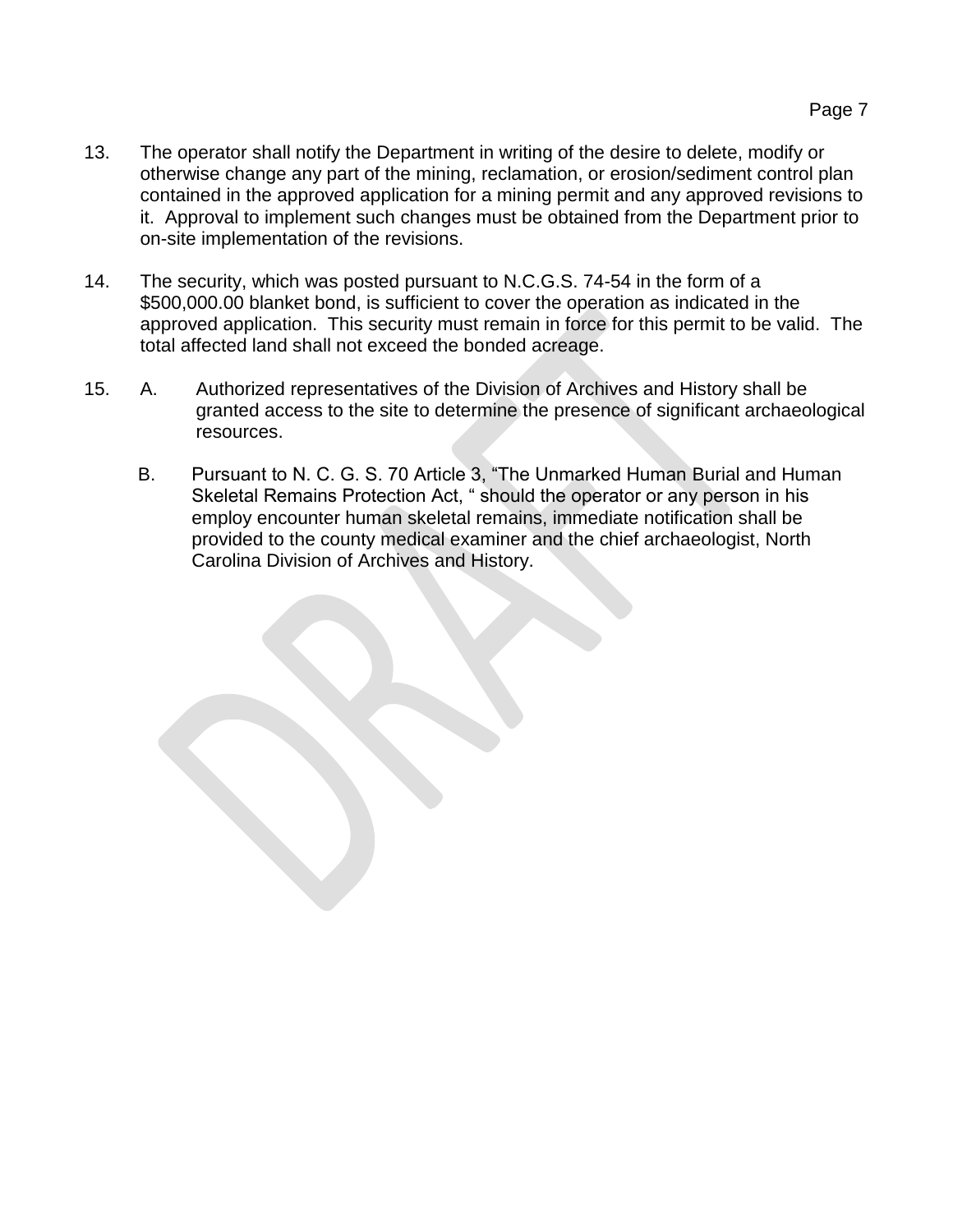## APPROVED RECLAMATION PLAN

The Mining Permit incorporates this Reclamation Plan, the performance of which is a condition on the continuing validity of that Mining Permit. Additionally, the Reclamation Plan is a separable obligation of the permittee, which continues beyond the terms of the Mining Permit.

The approved plan provides:

#### Minimum Standards As Provided By G.S. 74-53

- 1. The final slopes in all excavations in soil, sand, gravel and other unconsolidated materials shall be at such an angle as to minimize the possibility of slides and be consistent with the future use of the land.
- 2. Provisions for safety to persons and to adjoining property must be provided in all excavations in rock.
- 3. All overburden and spoil shall be left in a configuration which is in accordance with accepted conservation practices and which is suitable for the proposed subsequent use of the land.
- 4. No small pools of water shall be allowed to collect or remain on the mined area that are, or likely to become noxious, odious or foul.
- 5. The revegetation plan shall conform to accepted and recommended agronomic and reforestation practices as established by the North Carolina Agricultural Experiment Station and the North Carolina Forest Service.
- 6. Permittee shall conduct reclamation activities pursuant to the Reclamation Plan herein incorporated. These activities shall be conducted according to the time schedule included in the plan, which shall to the extent feasible provide reclamation simultaneous with mining operations and in any event, provide reclamation at the earliest practicable time after completion or termination of mining on any segment of the permit area and shall be completed within two years after completion or termination of mining.

### RECLAMATION CONDITIONS:

1. Provided further, and subject to the reclamation schedule, the planned reclamation shall be to backfill the mine excavation with Coal Combustion Byproducts in accordance with the Coal Ash Management Act and Structural Fill Permit No. XXXX issued by the Division of Waste Management on XXXX. In addition, any disturbed areas shall be regraded and revegetated as indicated on the Reclamation Plan, Sheet 02C-02, dated December 31, 2014.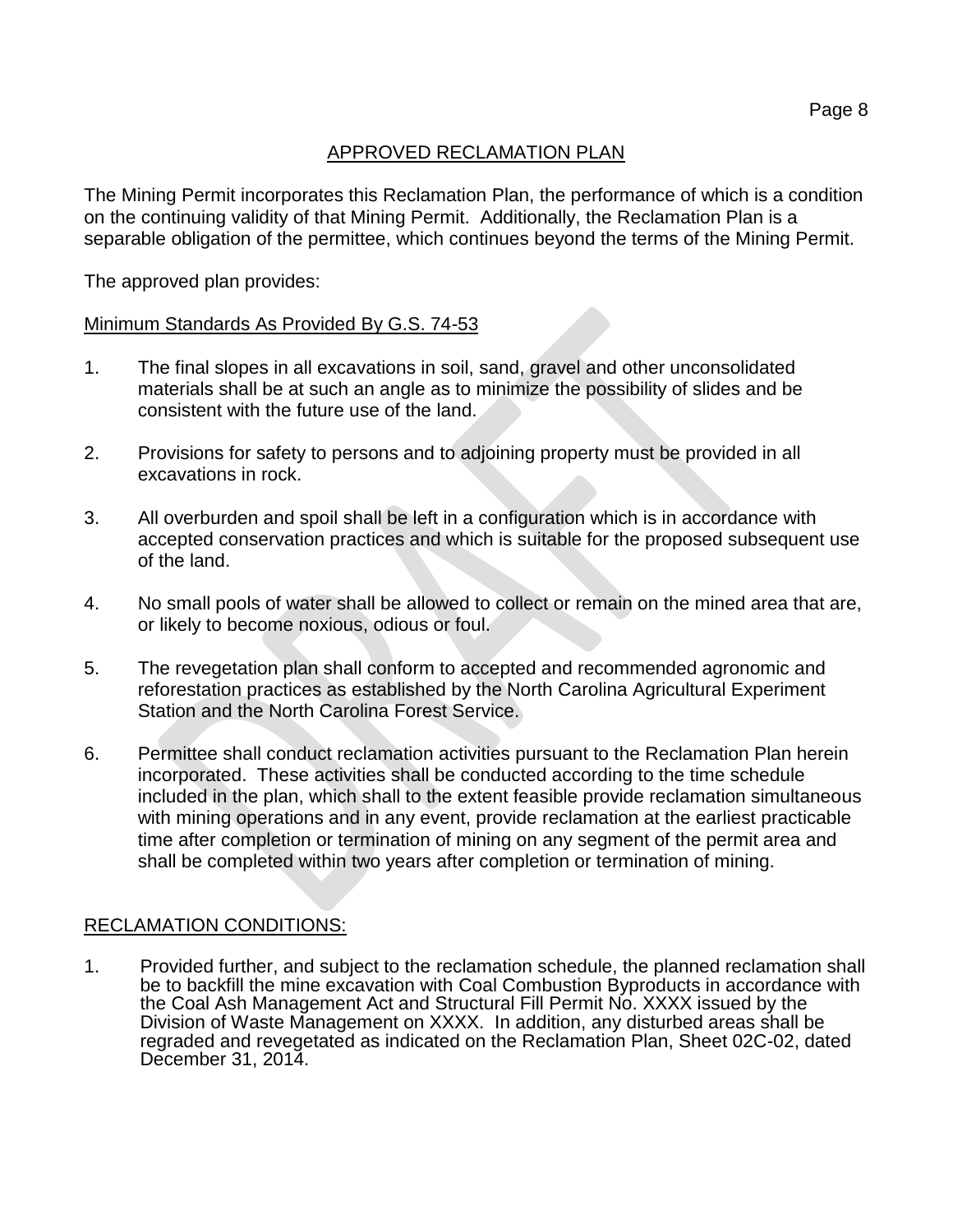- 2. The specifications for surface gradient restoration to a surface suitable for planned future use are as follows:
	- A. All the final perimeter sideslopes shall be graded to a 3 horizontal to 1 vertical or flatter slope.
	- B. Any settling ponds or sediment basins shall be backfilled and stabilized.
	- C. The processing, stockpile, and other disturbed areas neighboring the mine excavation shall be leveled and smoothed.
	- D. Compacted surfaces shall be disced, subsoiled or otherwise prepared before revegetation.
	- E. No contaminants shall be permanently disposed of at the mine site. On-site disposal of Coal Combustion Byproducts and mining refuse shall be conducted in accordance with Operating Condition 11A through E.
	- F. The affected land shall be graded to prevent the collection of noxious or foul water.

#### 3. Revegetation Plan:

After site preparation, all disturbed land areas shall be revegetated as per the Seeding Plan submitted on the Erosion and Sedimentation Control Details, Sheet 3 of 3, last revised December 31, 2014.

Whenever possible, disturbed areas should be vegetated with native warm season grasses such as switch grass, Indian grass, bluestem and gamma grass.

In addition, the permittee shall consult with a professional wildlife biologist with the N.C. Wildlife Resources Commission to enhance post-project wildlife habitat at the site.

### 4. Reclamation Plan:

A. Reclamation shall be conducted simultaneously with mining to the extent feasible. In any event, reclamation shall be initiated as soon as feasible after completion or termination of mining of any mine segment under permit.